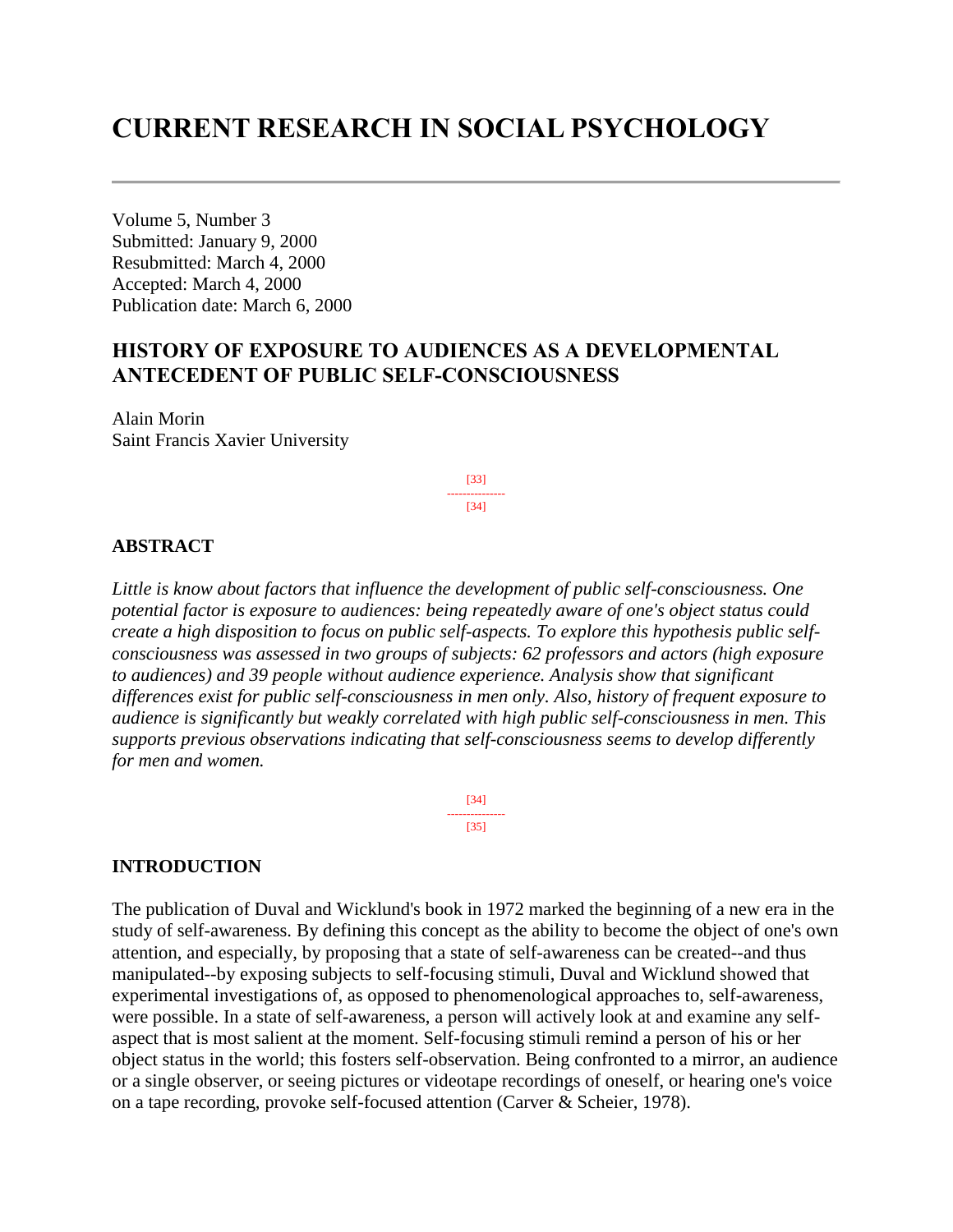Another major development in this effort to bring the study of self-awareness on empirical grounds was the construction of a scale measuring self-consciousness, the chronic tendency to engage more or less frequently in self-observation. Fenigstein, Scheier and Buss (1975) started with the assumption that people vary in the time they typically spend in a state of self-awareness; these individual differences are supposedly stable and independent of environmental influences (e.g., self-focusing stimuli) (Davis & Franzoi, 1991b). Thus, self-consciousness is considered to be a personality trait. Factor analyses on the Self-Consciousness Scale (SCS) consistently showed the existence of two distinct subscales referring to attention focused on two different dimensions of the self. The first one is called private self-consciousness, a natural tendency to think about covert self-aspects such as moods, motives, cognitive processes, desires, sensations, and so on. The second subscale taps public self-consciousness, a tendency to think about one's visible characteristics such as physical appearance, social behavior, or the impression one makes on others.

> [35] --------------- [36]

The amount of correlational and experimental studies published using either the SCS or selffocusing stimuli is impressive (for reviews, see Carver & Scheier, 1981; Gibbons, 1990). Yet, an issue that did not receive much attention is the question of how individual differences in selfconsciousness develop (Davis & Franzoi, 1991a). Little research has tried to identify specific past experiences that are likely to shape people's tendency to reflect on themselves more or less frequently. Buss (1980) proposed a few intriguing hypotheses, some of which have been tested by Klonsky, Dutton and Liebel (1990). Their main findings can be summarized as follows. High private self-consciousness in men seems to be associated with maternal achievement demands, warmth, principled discipline, low body satisfaction and poor health during childhood. In women, maternal principled discipline and/or restrictive practices when growing up are related to high private self-consciousness. Men and women who receive rather important achievement demands and negative parental practices during childhood tend to develop high public selfconsciousness. Franzoi, Davis and Markwiese (1990) explored motivational bases underlying differences in private self-consciousness. Their tentative conclusion is that high private selfconsciousness is partially a function of one's need for self-knowledge (as long as it out-weighs a need to protect one's self-esteem), whereas low private self-consciousness is the result of a motivation for self-defense that is stronger than a need for self-knowledge.

As far as I know, these two sets of studies represent the only available data on the etiology of self-consciousness. Another hypothesis has been put forward by Rimé and LeBon (1984). Their general premise is that the emergence of dispositions is provoked by the effects of situations. In that perspective, Rimé and LeBon suggest that the disposition to self-focus (self-consciousness) is dependant upon past situational factors, so that highly self-conscious individuals would be characterized by a history of frequent exposure to self-focusing stimuli. In other words, being frequently in a state of self-awareness (induced by self-focusing stimuli) would create a high disposition to self-focus--a tendency that would persist even in the immediate absence of these stimuli. For instance, recent evidence indicates that famous people are highly self-conscious (Schaller, 1997): fame can be seen as a self-focusing stimulus, and for public figures this heighten self-awareness would keep exerting effects even in the immediate absence of its cause- fans.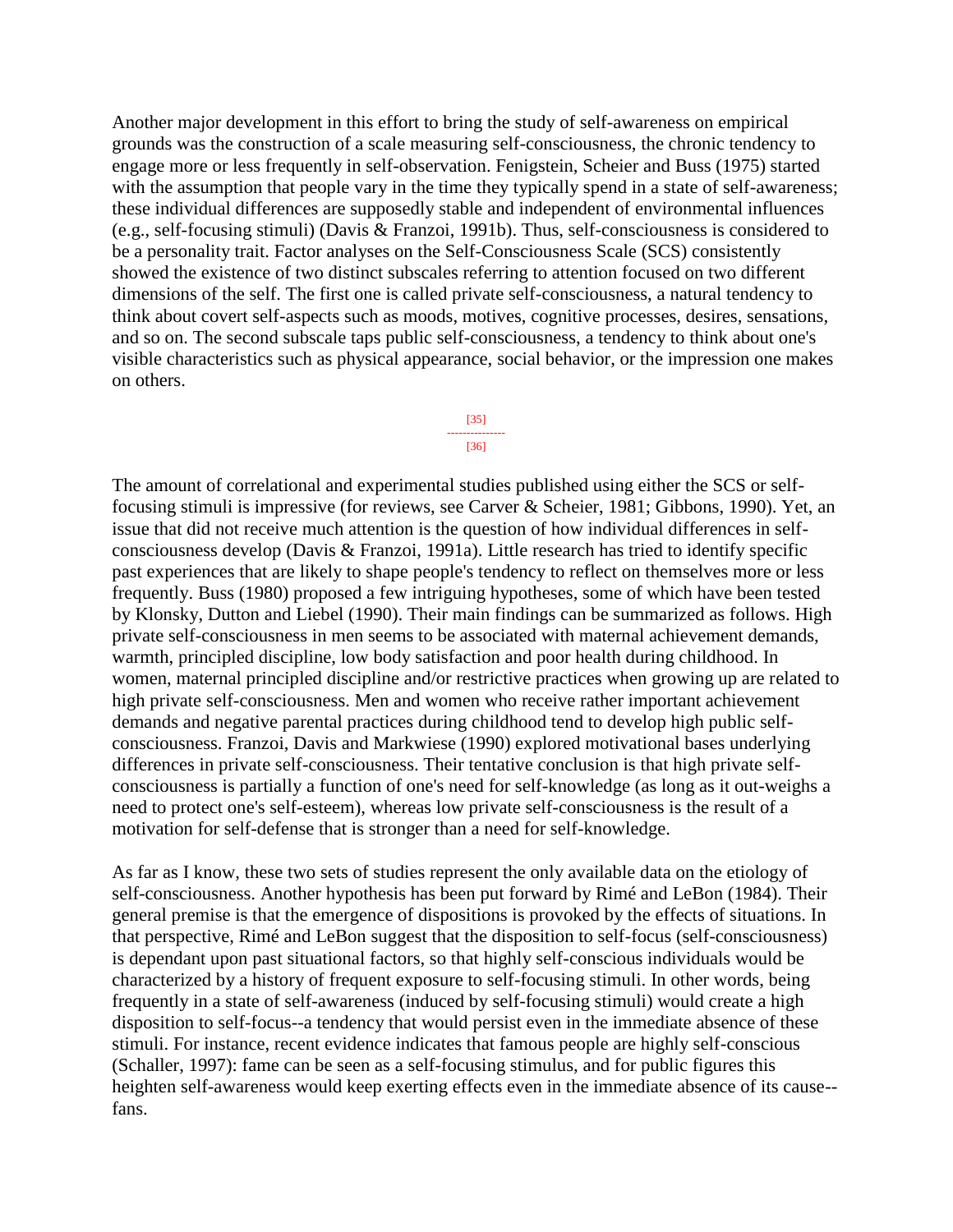Previous research shows that temporary manipulations of self-awareness (using self-focusing stimuli) do not influence self-consciousness (Davies & Fixter, 1988; Knapp & Deluty, 1987). This does not preclude the possibility that extended exposure to self-focusing stimuli in natural settings might affect self-consciousness on the long run. Morin (1997) tested this hypothesis by using scales to measure self-consciousness and past exposure to self-focusing stimuli. Although weak, correlations between past exposure to self-focusing stimuli and the level of selfconsciousness were significant. Specifically, significant results were found between past exposure to self-focusing stimuli and private self-consciousness in men and public selfconsciousness in women.

A major limitation in Morin's (1997) study was the use of a pilot self-report questionnaire to assess past exposure to self-focusing stimuli. The goal of the present study was to get round this limitation by selecting subjects on the basis of an objective, real extensive history of exposure to self-focusing stimuli rather than on a retrospective, subjective evaluation of such an exposure based on subjects'(possibly biased) recall. While one could certainly identifying groups of people that had extensive contact with mirrors or audio and video devices for example, I reasoned that finding people with experience of speaking or performing in front of audiences would be easier. Two such groups of people are professors and actors--both spend hours in front of students or a public. Since all self-focusing stimuli, with the exception of small mirrors, have been shown to induce a state of public self-awareness (Buss, 1980; Carver & Scheier, 1981), extensive exposure to audiences should primarily be related to high public self-consciousness. Also, as results found by Klonsky et al. (1990) and Morin (1997) suggest, the routes to the development of selfconsciousness appear to differ for the two sexes. Past exposure to audiences is thus likely to have a different impact on public self-consciousness in men and women.

## **METHOD**

#### **Subjects**

Thirty-six Saint Francis Xavier University professors (20 men and 19 women, M age = 43 yr.), 26 professional actors from a local theatre (7 men and 19 women, M age = 24.6 yr.), and 39 subjects with no experience with audiences (20 men and 19 women, M age  $= 32$  yr.) participated in the study.

> [37] --------------- [38]

#### **Procedure and Measures**

The private and public subscales of the SCS were administered to all subjects. Three different questionnaires, one for each group of subjects, were also used to assess past exposure to audiences. All material was distributed in envelopes to ensure confidentiality. It was given to professors at their office and picked up the following day; the same material was distributed to actors personally or through a member of the local theater and picked up the following day. The third group of subjects with no experience with audiences were recruited at local mails and were asked to fill-in the measures immediately.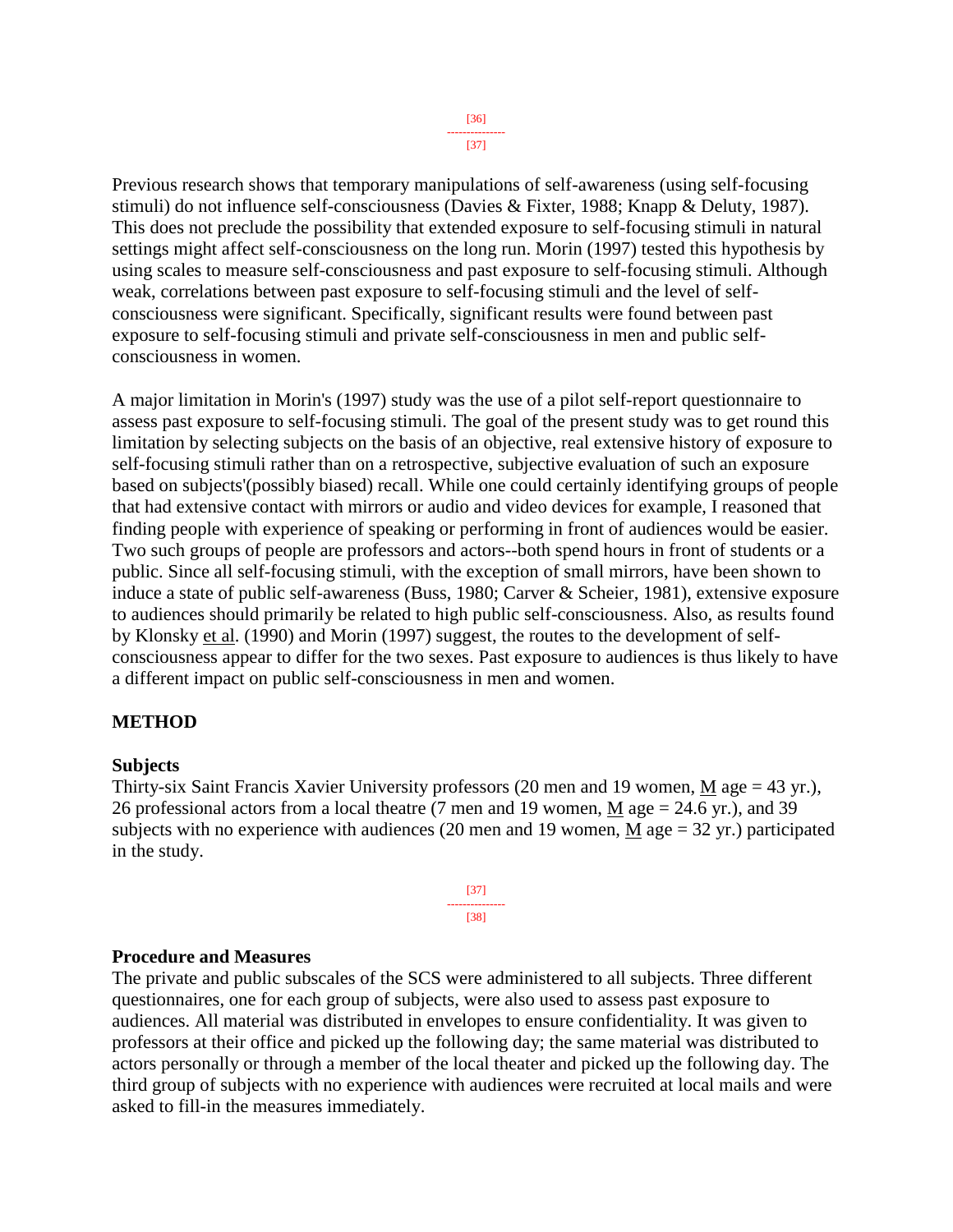The SCS consists of 17 items. The private self-consciousness subscale contains 10 items; a sample item is "I'm generally attentive to my inner feelings". The public self-consciousness subscale is made up of 7 items; a sample item is "I'm usually aware of my appearance". Subjects are asked to evaluate each item on Likert-type scales ranging from extremely uncharacteristic of myself (0) to extremely characteristic of myself (4). A total score is obtained by adding up each rating. Extensive research has repeatedly indicated that the SCS is an highly reliable and valid instrument. Fenigstein et al. (1975) obtained high reliability coefficients for private selfconsciousness (.79) and public self-consciousness (.84).

Three different questionnaires were developed to assess subjects' history of exposure to audiences. The subjects with no obvious experience with audiences were asked if they had ever been in plays, performing music in a band or an orchestra in front of an audience, or had given any lectures. Nine subjects that indicated so were discarded from the present study. The questionnaire given to professors assessed the amount of time they spent in front of students. It was estimated that the average professor teaches three full courses per year; a full year course involves approximately 60 hours of teaching in class, and this was multiplied by three for a total of 180 hours per year. The total number of hours teaching in front of a class was calculated by multiplying this amount of hours by the number of years professors reported they had been teaching. Since a professor may also give conferences at scientific meetings and teach summer courses, this additional exposure to audiences was taken into account. Thus subjects were asked to evaluate the approximate number of hours they spent presenting papers at conferences each year; this was multiplied by the number of years they had been teaching. The number of hours spent teaching summer courses was also calculated. The length of a summer course was estimated to be 60 hours; this was multiplied by the total number of summer courses given over the years, as reported by the subjects.

> [38] --------------- [39]

Some professors may also be involved in artistic activities--namely, performing music in a band or an orchestra in front of an audience or acting in plays. This too was considered to be pertinent experience with audiences, and it was calculated in the following way. For performing music, subjects were asked to estimate the number of years they had been in a band or an orchestra; this was multiplied by the number of concerts presented each year, and by the approximate length of a concert, which was estimated to be approximately two hours. For possible involvement in acting, subjects were asked to estimate the number of years they had been in plays; this was multiplied by the number of plays per year, and by the average length of a play, which was also estimated to be approximately two hours. All of the hours were added up to get a total amount of time spent in front of an audience.

For actors, the total amount of time spent in front of an audience in plays was calculated by multiplying the number of plays subjects estimated they were in with the number of times each play was presented, with the average length of a play. Since some actors reported also performing music and giving lectures, this additional time spent in front of an audience was calculated as indicated above. The total amount of hours in front of an audience was calculated by adding up all of the hours.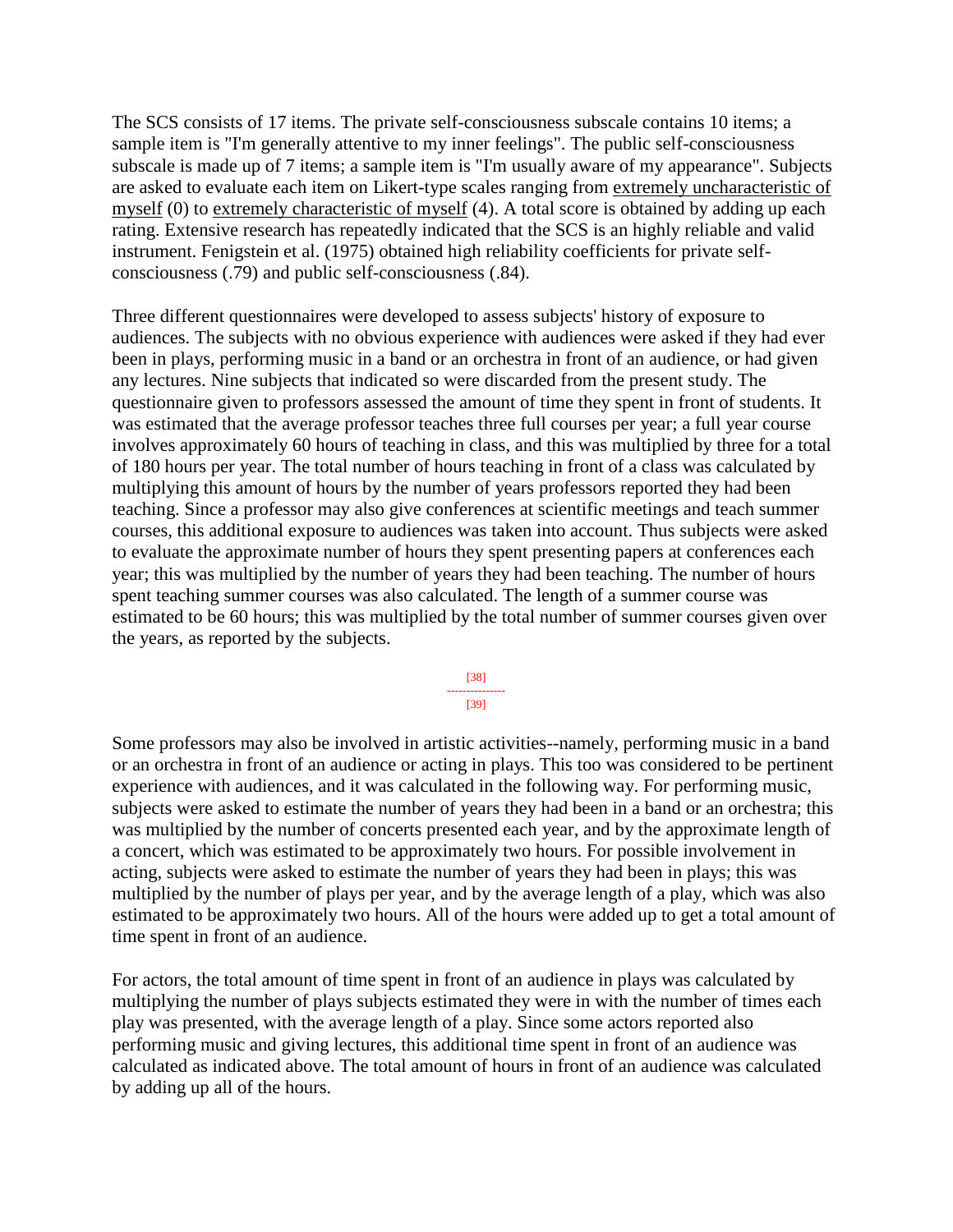## **RESULTS**

Calculations indicated that professors spent an average of 2370.32 hours in front of an audience; for actors the estimated means of hours was 198.92. Comparisons of t tests between groups were calculated, revealing significant sex differences for public self-consciousness,  $t(99) = -3.86$ ,  $p <$ .001 (women got higher public self-consciousness scores); no significant difference was found for private self-consciousness. Given these differences, separate analyses were performed for public self-consciousness.

Independent sample t-tests were also used to determine if history of exposure to audiences had an impact on the level of public or private self-consciousness of actors, professors, and subjects without audience experience. Means were higher for actors and professors but differences did not reach statistical significance. No significant differences were found between actors and professors. Results for professors and actors were thus combined, forming one larger group with extensive experience with audiences.

> [39] --------------- [40]

Table 1 shows the means and standard deviations for private and public self-consciousness as a function of group and sex. Independent sample t-tests were used again and significant differences were observed for public self-consciousness in men,  $t(45) = -2.78$ ,  $p < .008$ . No significant differences were found for public self-consciousness in women, or for private self-consciousness both in men and women.

| Group                                        | <b>Audience</b> |                   | <b>No Audience</b> |                   |
|----------------------------------------------|-----------------|-------------------|--------------------|-------------------|
|                                              | Men<br>$(N=27)$ | Women<br>$(N=38)$ | Men<br>$(N=20)$    | Women<br>$(N=19)$ |
| <b>Private Self-</b><br><b>Consciousness</b> |                 |                   |                    |                   |
| $\mathbf{M}$                                 | 21.04           | 21.43             | 19.62              | 17.58             |
| <b>SD</b>                                    | 5.59            | 5.96              | 5.95               | 7.27              |
| <b>Public Self-</b><br><b>Consciousness</b>  |                 |                   |                    |                   |
| $\mathbf{M}$                                 | 17.15           | 19.23             | 13.60              | 19.16             |
| <b>SD</b>                                    | 3.81            | 4.39              | 4.95               | 5.19              |

**Table 1. Means and standard deviations of private and public self-consciousness as a function of group and sex.**

A significant correlation was found between public self-consciousness and the total number of hours spent in front of an audience for men,  $r = .33$ ,  $p < .01$ . There was no correlation found between these same variables in women. A significant correlation was observed between private self-consciousness and the total number of hours spent in front of an audience for all subjects,  $r =$ .30,  $p < 003$ .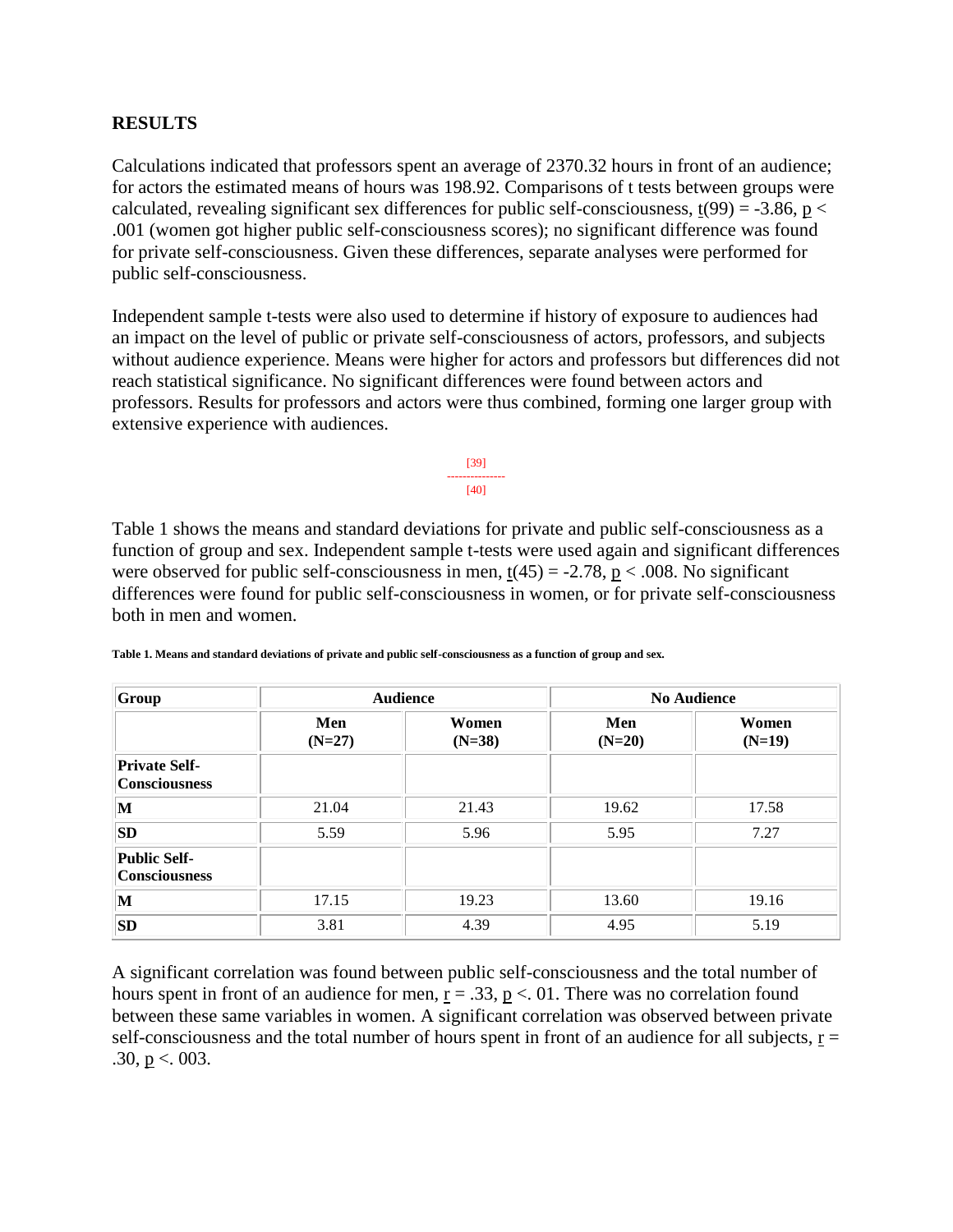#### **DISCUSSION**

The hypothesis tested in the present study was that frequent past exposure to audiences should be related to a high tendency to focus on public self-aspects. The prediction thus was that individuals with a extensive history of exposure to audiences (professors and actors) would have a higher level of public self-consciousness in comparison to individuals with no audience experience. It was also expected that there should be a significant correlation between the total number of hours spent in front of an audience and the level of public self-consciousness.

A significant difference in the level of public self-consciousness between individuals with and without audience experience was found; also, a significant correlation was observed between exposure to audiences and public self-consciousness. These results only partially supports the hypothesis however, because they were observed in men only and the correlation is rather weak. Rimé and LeBon's original proposition (1984) postulates the existence of a causal relationship between exposure to audiences and the development of a high self-consciousness. The logic behind this link is as follows: being repeatedly aware of one's object status (as a result of being in front of an audience) would create a high disposition to focus on public self-aspects. But obviously, a correlation never entails a causal link between two variables, and the possibility that highly public self-conscious men would somehow actively seek exposure to audiences cannot be ruled out.

It must be acknowledged that some confounding variables might account for the observed relation between audience exposure and public self-consciousness. A potential candidate is age: the university professor group was substantially older than the other subjects, and it is at least conceivable that age itself, or some correlate of it, explains the higher scores of this group on public self-consciousness. However, to our knowledge, the existence of a relation between age and self-consciousness has never been shown in past research. On the contrary, the only available data rather suggests that the stability of scores on the SCS tends to increase with age (Davis & Franzoi, 1991b). Schaller (1997), using a method called "single-case historiometry", measured self-awareness in three famous individuals and found a decrease in self-consciousness with age. Also, it is possible that other dimensions along which professors and actors differ from the average person (the no-audience-experience group) could account for the results. While this cannot be ruled out, it should be noted that no significant differences were found for public selfconsciousness in professors and actors. Surely these two groups of subjects are different on many psychological dimensions, and yet these differences did not significantly affect levels of private self-consciousness.

> [41] ---------------  $[42]$

Some moderating variables can readily be identified, that could partially explain the rather weak correlation obtained in the present study. For one thing, actors' public self-awareness in front of an audience could be minimal since interpreting another character is susceptible to attract attention away from the real self. Also, professors who are teaching familiar class are likely to be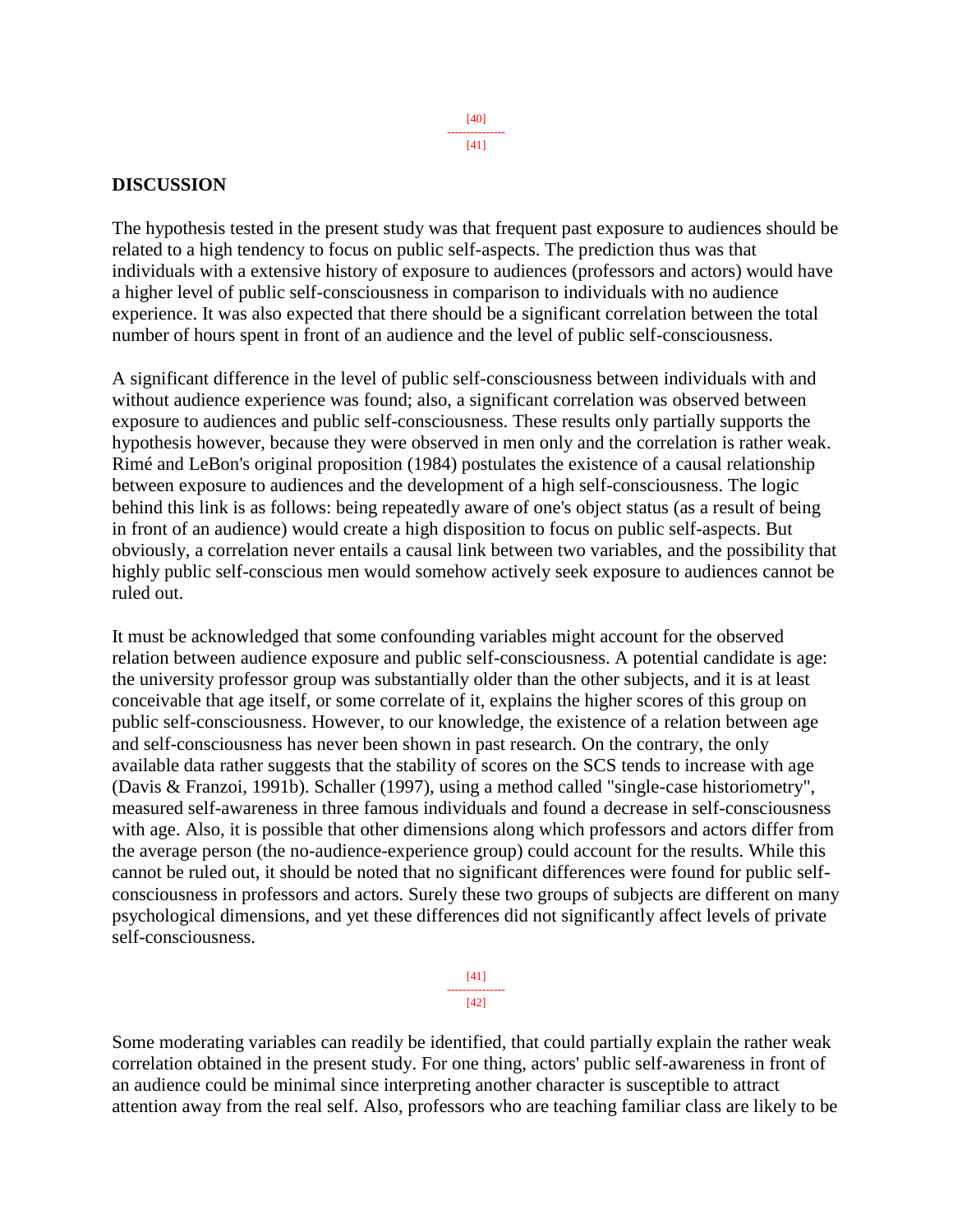less aware of themselves as social objects as opposed to when they repeatedly encounter a new audience. These factors could have reduced the possible impact of audiences on the development of public self-consciousness for professors and actors.

For some reason, exposure to audiences did not affect public self-consciousness in women. A possible explanation may be that women, being more publicly self-aware than men, think more about their appearance and as being social objects than men do. As a result, women may be immune, so to speak, to the effects of an audience. Men, on the other hand, may think less about public self-aspects, so that being repeatedly confronted to an audience might have more of an impact on them.

Surprisingly, a significant correlation was found between exposure to audiences and private selfconsciousness for all subjects. Recall that only small mirrors have been shown to induce a state of private self-awareness in past research. Thus extensive exposure to audiences was not expected to be related to high private self-consciousness. One possible explanation is to postulate that professors are characterized by a higher level of intellectual development that would foster cognitive activities like self-reflection--and thus private self-consciousness. Indeed, it was found that private self-consciousness in professors is significantly higher than for actors and individuals with no audience experience,  $t(99) = -2.33$ ,  $p < 0.02$ . Also, people high in private selfconsciousness report themselves to be generally reflective and philosophically inclined (Turner, Scheier, Carver & Ickes, 1978), which somewhat supports the hypothesis of a link between intellectual development and private self-consciousness. It is conceivable then that audience experience would not be responsible for the observed correlation.



Note that Morin (1997) found opposite results in his study: significant (but modest) correlations were observed between past exposure to self-focusing stimuli and private self-consciousness in men and public self-consciousness in women. The major difference between this study and the present one, that might account for this, is the measure used to assess past exposure to selffocusing stimuli. The present study exclusively focused on audience exposure, whereas Morin's study (1997) also evaluated past exposure to mirrors, audio and video devices, and cameras. Maybe these other self-focusing stimuli are specifically related to high public self-consciousness in women and to private self-consciousness in men--whereas audience exposure in particular is not.

## **CONCLUSION**

The empirical identification of specific past experiences that are likely to shape people's tendencies to reflect on themselves more or less frequently represents a new and exciting avenue of research. It is an important one because individual differences in self-consciousness have powerful effects on behavior (Davis & Franzoi, 1991a). Surely, the question of the origin of these differences is a highly complex one. In that perspective, it would have been naive to expect a strong relation between past experience with audiences and public self-consciousness. Clearly, the present results indicate that this particular experience represents only one possible factor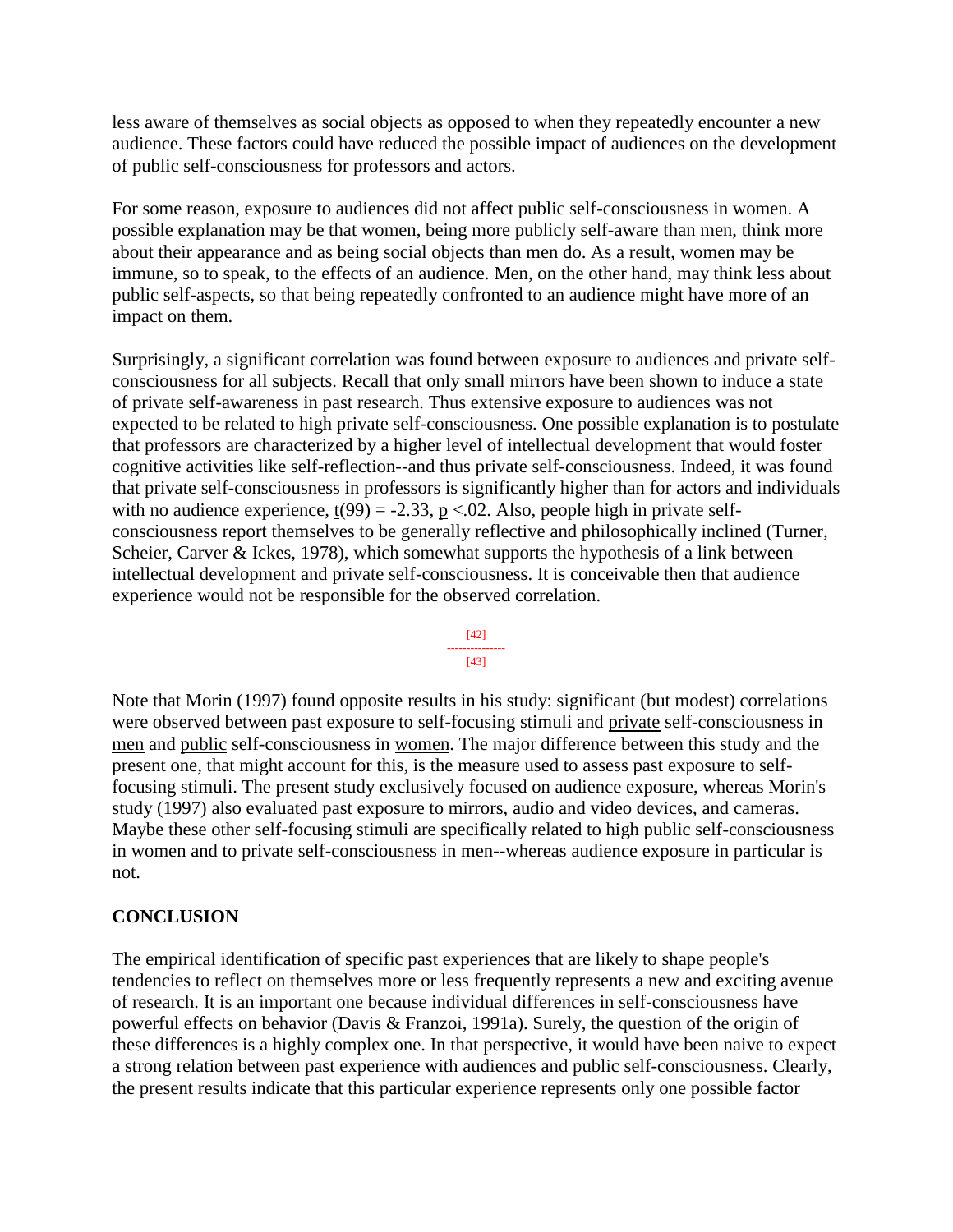among many others. But I would like to think that the identification of yet another factor draw us towards a better understanding of the developmental process of self-consciousness.

> [43] --------------- [44]

## **REFERENCES**

Buss, A. H. (1980). *Self-consciousness and social anxiety*. San Francisco: Freeman.

Carver, C. S. & Scheier, M. F. (1978). "Self-focusing effects of dispositional self-consciousness, mirror presence, and audience presence." *Journal of Personality and Social Psychology*, 36:324- 332.

Carver, C. S. & Scheier, M. F. (1981). *Attention and self-regulation: A control-theory approach to human behavior*. New York: Springer-Verlag.

Davis, M. H. & Franzoi, S. L. (1991a) "Self-awareness and self-consciousness." In Derlega, V. J., Winstead, B. A. & Jones, W. H. (Eds), *Personality: Contemporary theory and research.* Chicago: Nelson-Hall, pp. 314-347.

Davis, M. H. & Franzoi, S. L. (1991b). "Stability and change in adolescent self-consciousness and empathy." *Journal of Research in Personality,* 25:70-87.

Davies, M. F. & Fixter, J. (1988). "Self-focusing effects on self-consciousness." *Psychological Reports,* 62:482.

Duval, S. & Wicklund, R. A. (1972). *A theory of objective self awareness.* New York: Academic Press.

Fenigstein, A, Scheier, M. F. & Buss, A. H. (1975). "Public and private self-consciousness: Assessment and theory." *Journal of Consulting and Clinical Psychology,* 36:1,241-1,250.

Franzoi, S. L., Davies, M. H. & Markwiese, B. (1990). "A motivational explanation for the existence of private self-consciousness differences." *Journal of Personality*, 58(4):641-659.

> [44] --------------- [45]

Gibbons, F. X. (1990). "Self-attention and behavior: A review and theoretical update." In Zanna, M. P. (Ed), *Advances in Experimental Social Psychology* (Vol. 23, pp. 249-303). New York: Academic Press.

Klonsky, B. G., Dutton, D. L. & Liebel, C. L. (1990). "Developmental antecedents of private self-consciousness, public self-consciousness and social anxiety." *Genetic, Social, and General Psychology Monographs*, 116(3):273-297.